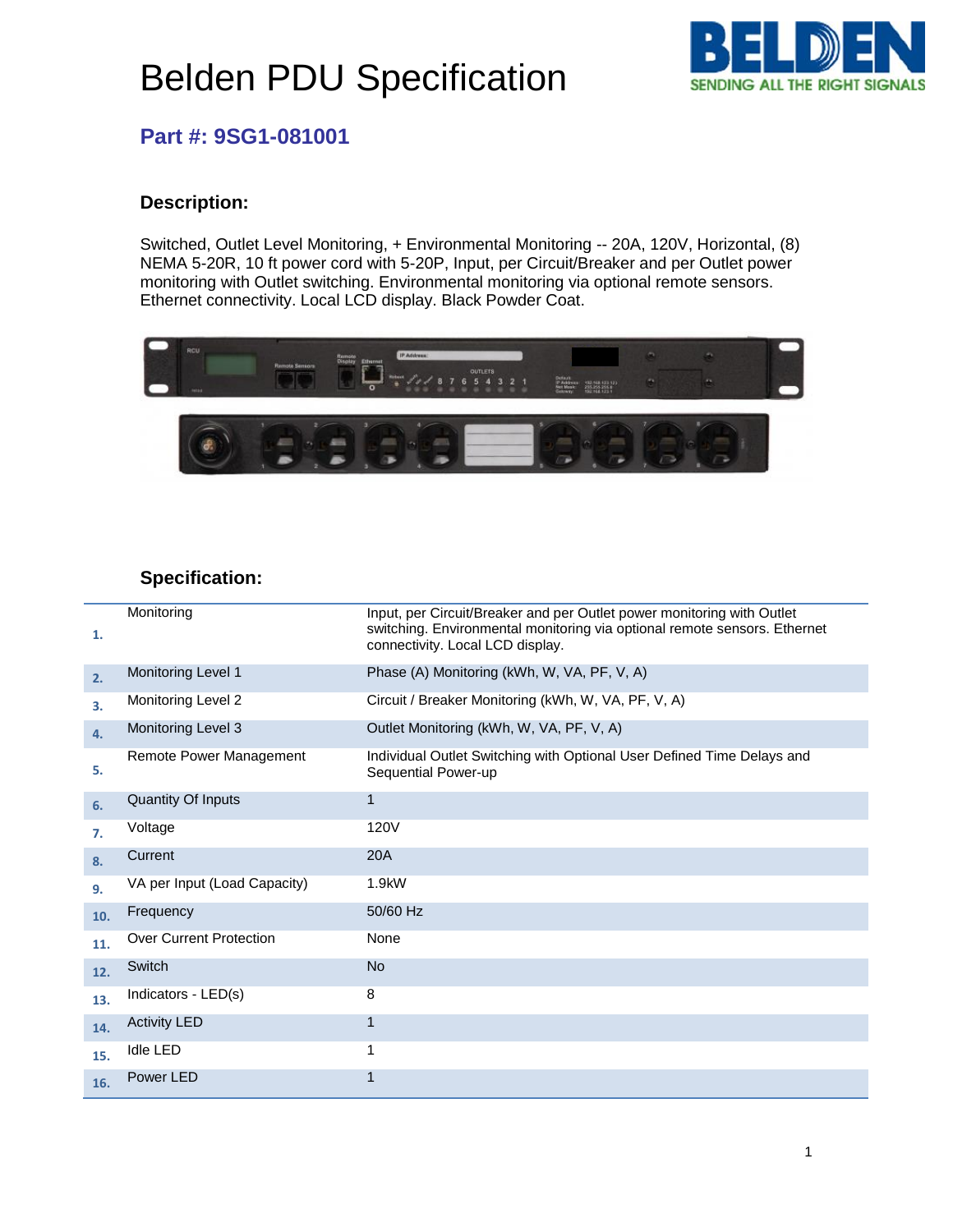# Belden PDU Specification



### **Part #: 9SG1-081001**

| 17. | <b>Scrolling Digital Display</b>                       | Yes                                                                                                                                                                             |
|-----|--------------------------------------------------------|---------------------------------------------------------------------------------------------------------------------------------------------------------------------------------|
| 18. | Power Cable Wire Gauge                                 | 12/3                                                                                                                                                                            |
| 19. | Power Cable Length                                     | 10ft                                                                                                                                                                            |
| 20. | Plug Type                                              | <b>NEMA 5-20P</b>                                                                                                                                                               |
| 21. | Receptacle/Socket Type #1                              | <b>NEMA 5-20R</b>                                                                                                                                                               |
| 22. | - Quantity on Rear                                     | 8                                                                                                                                                                               |
| 23. | - Style                                                | <b>Duplex</b>                                                                                                                                                                   |
| 24. | - Maximum Output per<br>Receptacle/Socket              | 16A                                                                                                                                                                             |
| 25. | - Voltage per Receptacle/Socket                        | 120V                                                                                                                                                                            |
| 26. | Internal RMS Voltage Sensor                            | Yes                                                                                                                                                                             |
| 27. | <b>Internal RMS Current Sensor</b>                     | Yes                                                                                                                                                                             |
| 28. | <b>Network Connection</b>                              | Ethernet via RJ45                                                                                                                                                               |
| 29. | Network Protocols Supported and<br>Data Access Formats | ARP, IPv4, IPv6, ICMP, ICMPv6, NDP, TCP, UDP, DNS, HTTP, HTTPS,<br>SMTP, SMTPS, DHCP, SNMP (v1/v2c/v3), Syslog, SSH, LDAP, JSON API,<br>Web GUI, CLI, JSON datalog, CSV datalog |
| 30. | <b>Reboot Button</b>                                   | Yes                                                                                                                                                                             |
| 31. | <b>Remote Sensor RJ Connection</b><br>Jacks            | $\overline{2}$                                                                                                                                                                  |
| 32. | RSD - Optional Remote Display<br><b>Jack</b>           | Yes                                                                                                                                                                             |
| 33. | <b>Continuous Operating Temperature</b><br>Range       | 10-45C / 50-113F                                                                                                                                                                |
| 34. | Heavy Steel - Powder Coat Finish                       | <b>Black</b>                                                                                                                                                                    |
| 35. | Configuration                                          | 19 in / 435 mm Horizontal Rackmount                                                                                                                                             |
| 36. | Adjustable Mount Brackets                              | Yes                                                                                                                                                                             |
| 37. | Made in the USA                                        | Yes                                                                                                                                                                             |
| 38. | <b>Product Warranty</b>                                | <b>Five Year</b>                                                                                                                                                                |
| 39. | Certification/Agency Approvals                         | FCC Part 15 Class A Conformance                                                                                                                                                 |
| 40. | Certification/Agency Approvals                         | <b>RoHS Compliant</b>                                                                                                                                                           |
| 41. | Certification/Agency Approvals                         | UL & c-UL Listed 60950                                                                                                                                                          |
| 42. | Chassis Dimensions (HxWxD)                             | 1.72in x 17.1in x 8.5in                                                                                                                                                         |
| 43. | Shipped Weight                                         | 10lbs (4.54kg)                                                                                                                                                                  |